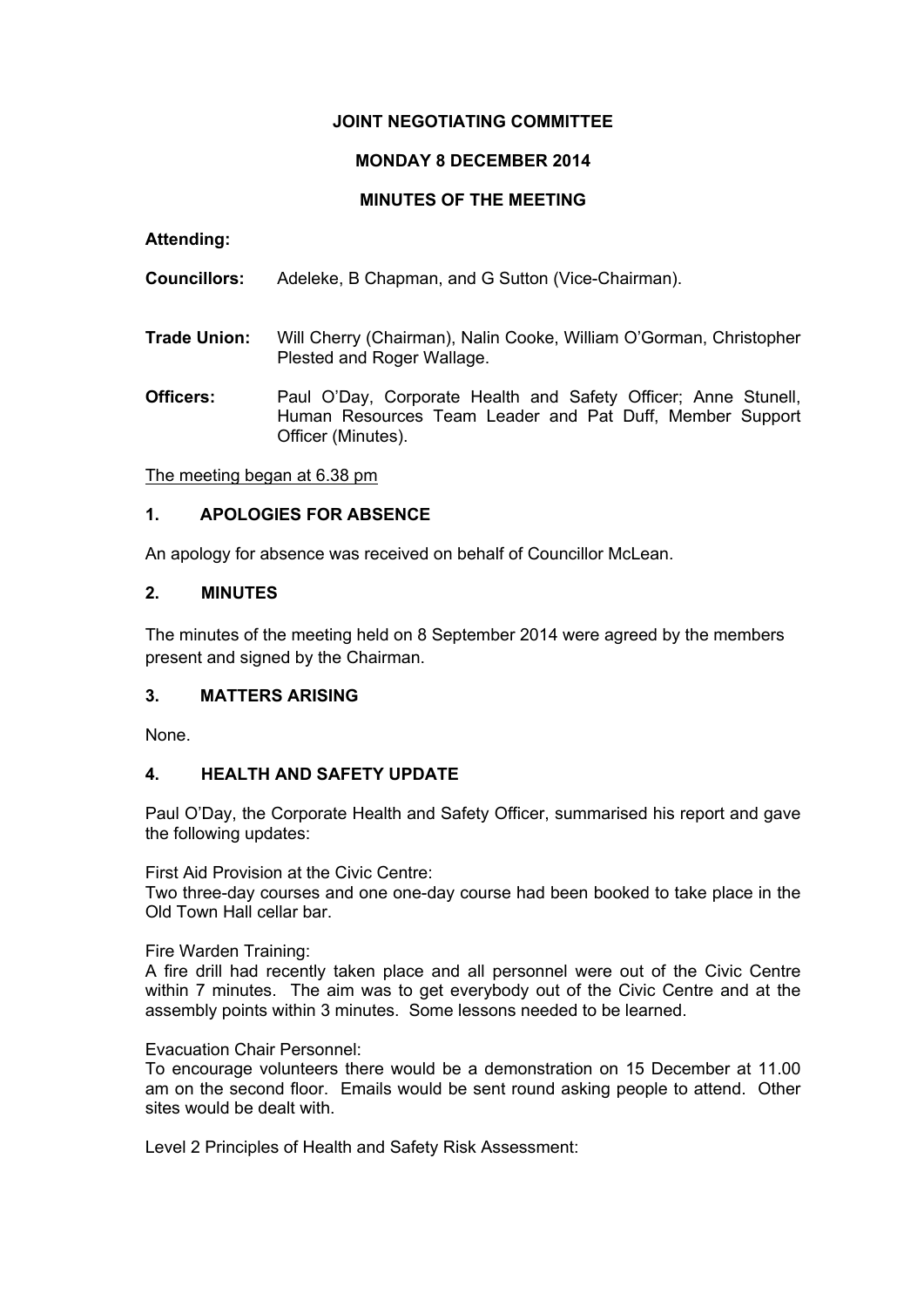The courses in December and January were now fully booked. Two further courses were planned for next year, in February and May and would be advertised on EIS to enable staff to book themselves on.

#### DES/Workstation Assessments:

This was causing some concern but the software would enable people to complete assessments on line.

#### Health and Safety Action Plan:

The Corporate Health and Safety Committee had been resurrected, the terms of reference agreed and was meeting monthly.

A Health and Safety Assistant was being appointed so that the Corporate Health and Safety Officer could concentrate on the strategic issues. Interviews would be held on 9 December. This post had been advertised internally with no success and then externally.

Vaccination: Waste Services and Clean, Safe and Green had been well provided for. The cleaning side would be encouraged to participate.

Councillor G Sutton asked if the new Corporate Health and Safety Committee could admit a councillor to its membership to observe.

W Cherry said the Council had a Corporate Health and Safety Committee up until September. It was a joint committee as advised by Health and Safety Regulations and only ended because management did not bother to attend. The unions represented the employees who were abused by the public and had the most difficulties and brought the major issues to management. The union had been pushed out of this committee and there was now another barrier between the employees and management. The union did not have enough input into the main Health and Safety Committee. Everybody needed to know what was going on.

P O'Day said Jim Doyle was on the committee and could liaise with the unions. The unions had a sub-group which would feed into the main committee.

Councillor H Chapman moved that the Corporate Health and Safety Committee should have a balance of representation from both unions and members.

This was seconded by Councillor G Sutton.

N Cooke asked the committee to endorse these comments and send them to the Health and Safety Officer.

Councillor Adeleke suggested the level of training for fire wardens should be scaled down. When the new move takes place, a whole new programme would be needed.

P O'Day said fire warden training was done in-house to explain the escape routes throughout the building and the assembly points. The reason for more training was that there was now greater flexibility with the workforce with hot desking and home working.

Councillor H Chapman referred to the Accident and Incident Management System and asked what the timescale was for this.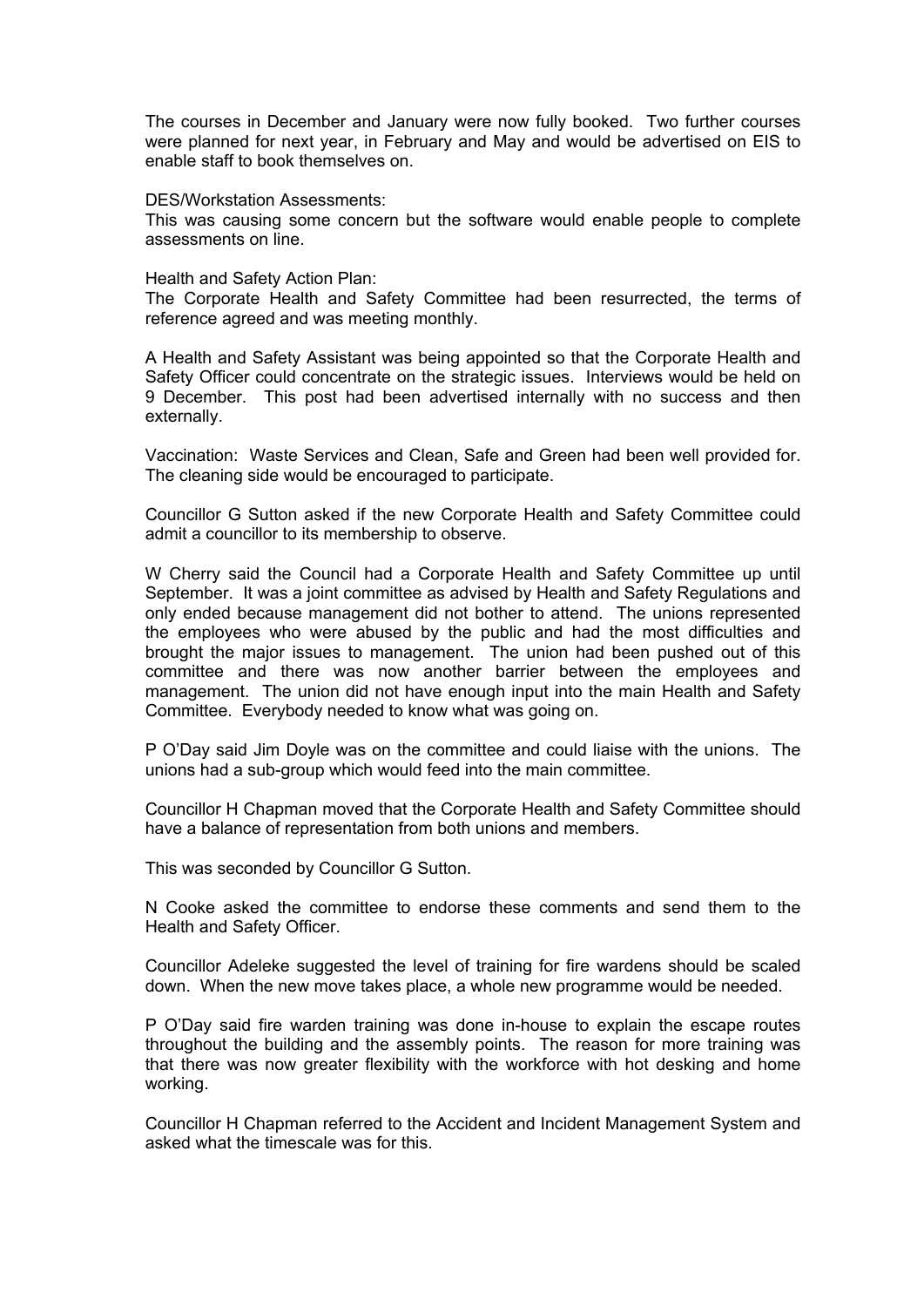P O'Day said it was an add-on to the current software and would record how much time off people had. Data recording would start in April 2015.

## **ACTION**

The union to write to the Chairman of the Corporate Health and Safety Committee with any concerns about membership of that committee.

## **Vote**

For: Unanimous

## **RESOLVED**

That the Corporate Health and Safety Committee be advised that this committee believes the Corporate Health and Safety Committee should be a Joint Health and Safety Committee.

## **5. TIME OFF FOR TRAINING**

N Cooke said there was concern in the Unison branch regarding members being allowed time off for training. It was a legal requirement for union activists to have training in order to be able to do their jobs properly. Some requests had not been approved and one member had to take annual leave to do the training. Unison used to have full time release and there was a commitment when that ended that the Council would support training and the development of new stewards to represent members' interests. This had been a big problem. The union wanted the committee to:

- 1. Express its support and commitment for the Council to continue to allow employees time off to attend Unison training in order to have well trained people to represent staff.
- 2. That HR be requested to look into reinstating leave used by a member for Unison training.

A Stunell said she had spoken to the Group Manager People who had met with W O'Gorman. Guidelines were on Sharepoint detailing how these leave requests should be made. As far as the Council was concerned trade unions should have time off for training.

The Group Manager People had requested details of how much training had taken place over the last few years. When N Devlin stepped down the commitment was that the Council would support 3 days training. The training now took 5 days. The Group Manager People wanted to know what the training was, why it had increased from 3 days to 5 days and how many union representatives there were across the Council.

A Stunell said the person who had asked for 5 days training leave had given very short notice and it had been turned down for operational reasons.

W Cherry said up until recently all union training courses were 3 days. The training structure then changed to enable people to get open college points. All courses were now run by local further education colleges who had stipulated that in order to clarify for the points all courses had to be 5 days. The unions did express concerns about that.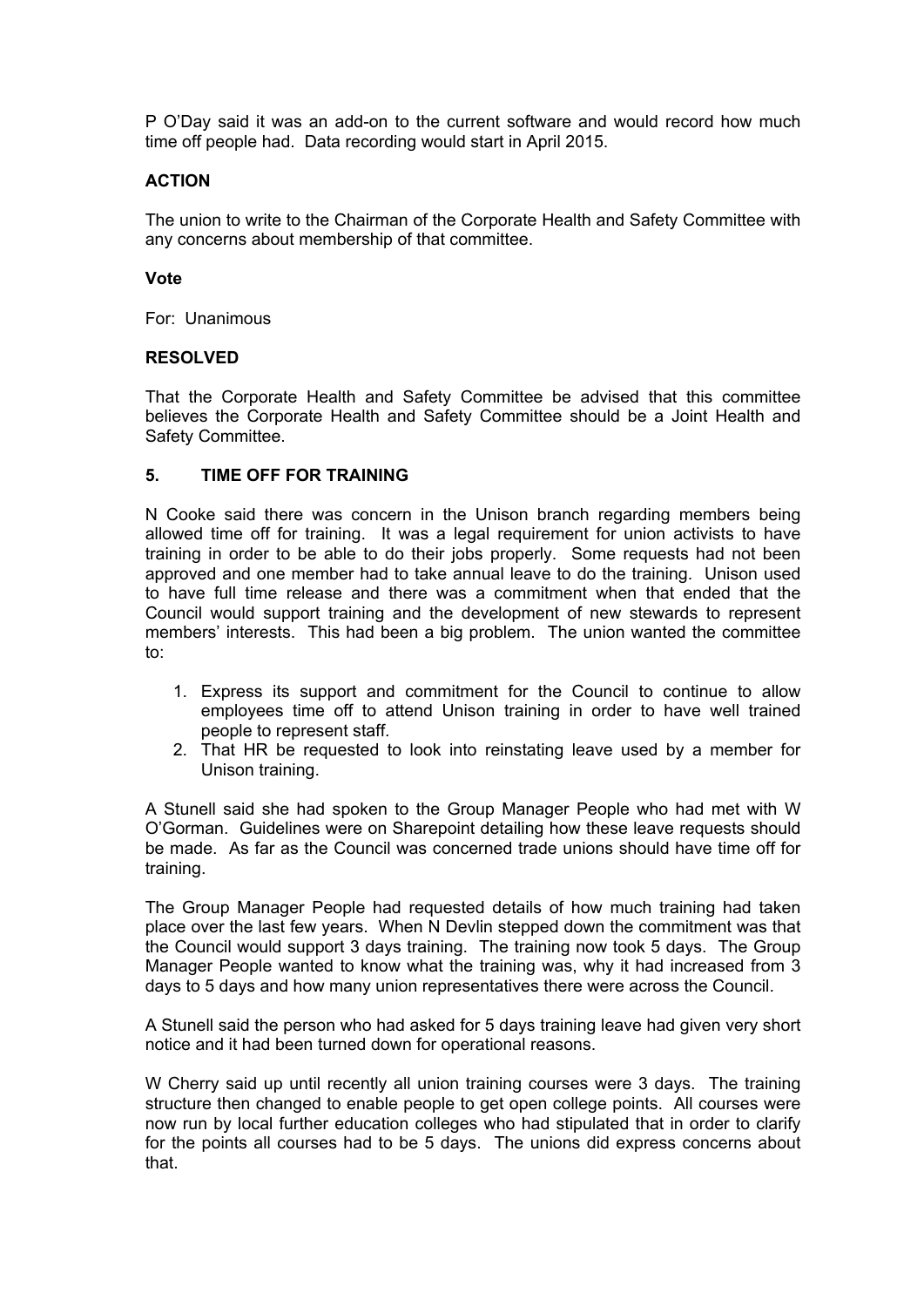A Stunell said there could be a problem with people having 5 days off at once. When N Devlin left 3 days training was agreed. Nobody had been informed about the increase to 5 days.

N Cooke said the manager who refused the leave gave the reason that there were too many stewards. N Cooke had written to the Group Manager People to express concern about the reason given. There was a general unhappiness about the approach of the Council regarding time off for training and asked the JNC to support training. There had to be a good reason for not releasing someone for training. No response had been received from the Group Manager People.

Councillor Adeleke asked if there was a proper ruling and guidelines on this procedure.

A Stunell said the policy, including all forms, was on Sharepoint and it had been reviewed last year. The understanding was that 3 days training may be needed and then refresher courses. There were a lot of representatives at Cupid Green and this was having an impact on running the service.

N Cooke said the concern was regarding the general point of leave for training. Hopefully in the future people would not need 5 days training as the union was trying to tailor it to the needs of the workforce.

N Cooke said recruitment of stewards was difficult and there could be  $2 - 3$  people per year. There was nobody in the Civic Centre. There could be flexibility within the 5 training days.

C Plested said, although there were a lot of union representatives at Cupid Green, some would be supporting staff at the Civic Centre.

N Cooke said he had responsibility for all local authorities in Hertfordshire and looked at the needs of councils and stewards. It was hoped that future training would be for 2  $-$  3 days and there would probably by 3  $-$  4 people maximum requiring the training.

A Stunell suggested that this should not wait until the next JNC and asked Unison to give her the information.

### **ACTION:**

- 1. Unison to give A Stunell information regarding the number of employees past and future affected/requiring training, how much training had taken place over the last few years, what the training was, why it had increased from 3 days to 5 days and how many union representatives there were across the Council – **Unison**.
- 2. N Cooke to speak to the Group Manager People and report back to the March meeting if there were any issues – **N Cooke/M Rawdon**.

## **6. INDUSTRIAL INJURIES**

N Cooke said there was concern about how the Council's Sickness Absence Scheme was being implemented. If somebody sustained an injury at work and was absent above a certain threshold, a manager could penalise that person by not paying sick pay. There were two main concerns: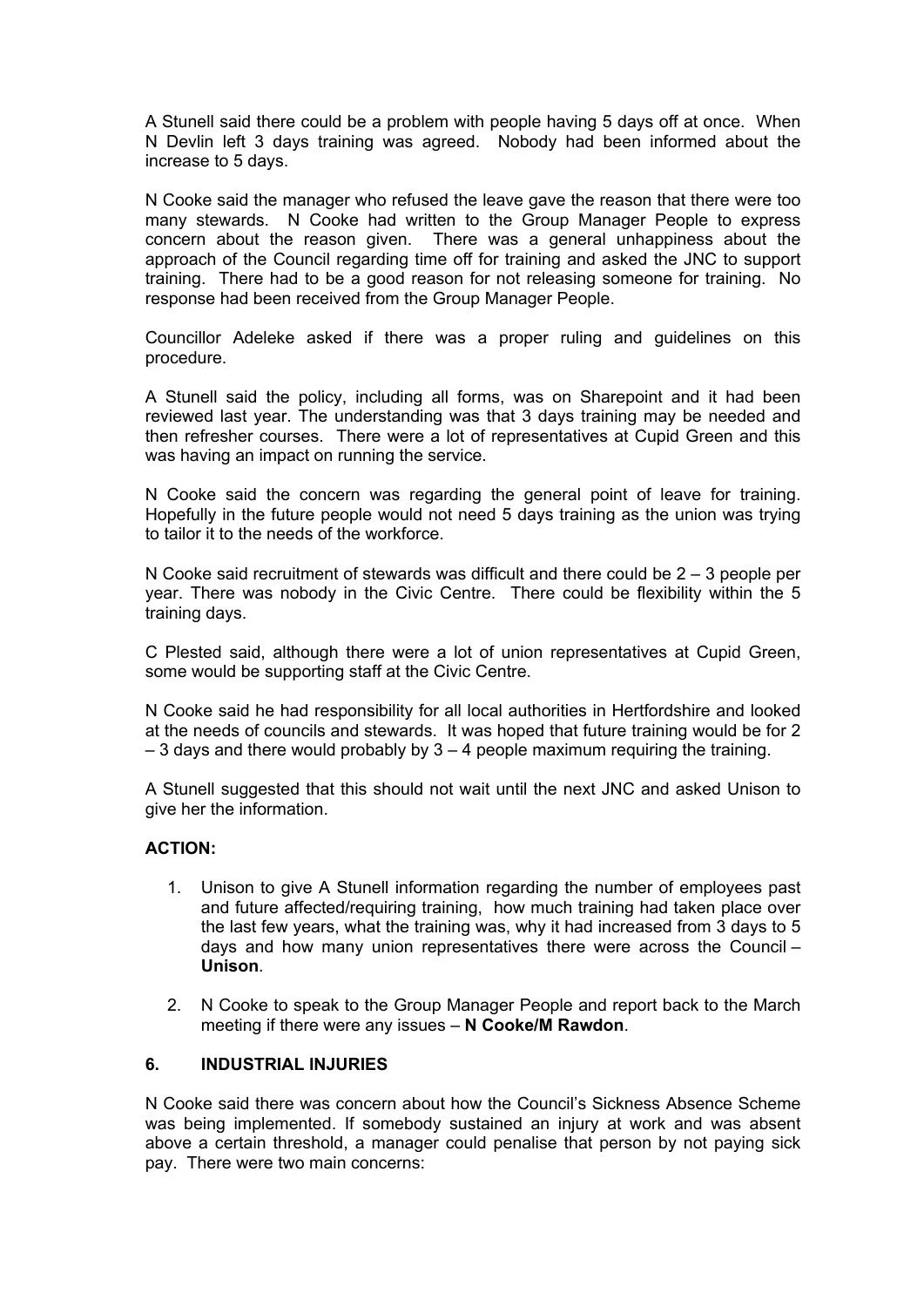- 1. Suspicion that because of the discretionary nature of the decision to pay sick leave it was not being applied fairly across the Council.
- 2. Concern that this was a factor within the Sickness Management Scheme. If somebody was sick they should be paid.

A Stunell said the current policy says the procedure should be used for all cases of sickness, including industrial injury. The manager must discuss cases with HR and with the Corporate Health and Safety Officer.

A Stunell then read out from a paper that had been agreed with E Gomez and W O'Gorman. This paper was about how to apply the Sickness Absence Policy, including industrial injury.

A Stunell understood from speaking with the Group Manager People this paper had been agreed with the Union.

Councillor H Chapman suggested that any agreements should be dated and should have a review date on them.

A Stunell said she would find out the date of signing of the agreement and the review date. The Group Manager People had said this was an acknowledgement that a proper investigation would need to be done when there was an industrial injury.

R Wallage expressed concern that it was a management decision as to whether an injury should be classed as industrial or not. There was no paperwork to show how these decisions were made.

A Stunell said there were not a lot of industrial injuries but if one person had more than one industrial injury, training would need to be investigated.

W Cherry said he had attended an accident investigation course and could help with investigations.

## **ACTION:**

The paper to be circulated to members of the committee – **A Stunell.**

## **7. DISABILITY LEAVE POLICY**

W Cherry said there were two ongoing cases of discrimination against people with disabilities. There should be a proper Disability Leave Policy. The proposal was to work with this draft model agreement that allows people with disability to take time off for treatment.

A Stunell referred to the Sickness Absence Procedures. Under the Equality Act the triggers were not the same as for people with a disability, they were double. This was already in the Sickness Absence Procedure. Other authorities had been consulted regarding having a separate Disability Leave Policy. The Council did everything possible to support people with disabilities and HR did not think they were being discriminated against.

If somebody hit the trigger they would be sent to see Occupational Health. If there were two events within a certain time, HR would meet with them and send them to Occupational Health. Staff were always asked if they were covered under the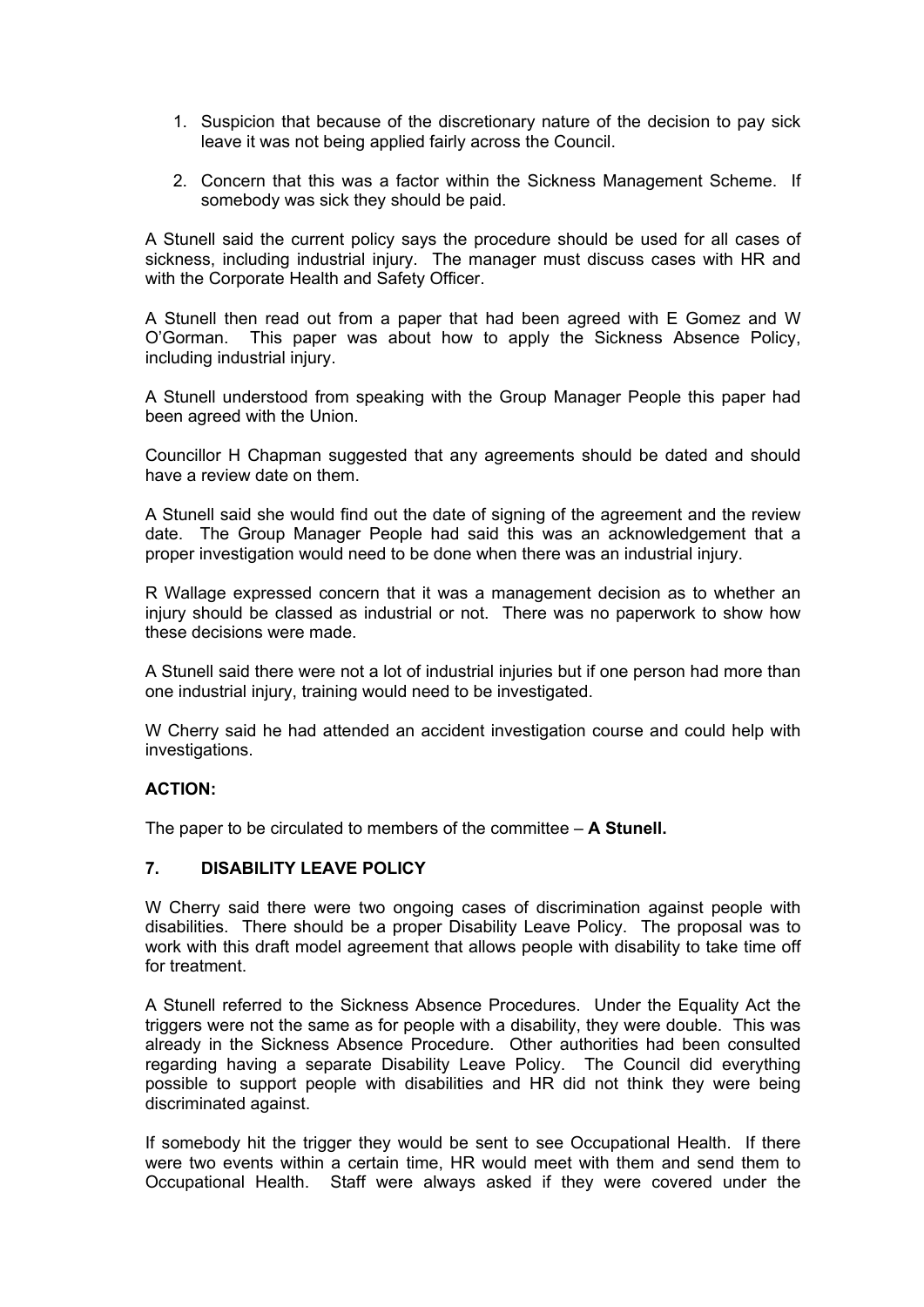Equalities Act. A separate policy would not add any benefits and this was covered within the Sickness Absence Policy.

W Cherry suggested DBC should be the lead council for once and should take the lead in improving the lives of the disabled.

N Cooke asked if this document had been looked at and if the Council was comfortable with what was included in it and if there was enough protection in the current policy.

A Stunell said she had looked to see if it was similar to the Council's Sickness Absence Policy. The Council did make reasonable adjustments and the current policy was sufficient.

N Cooke suggested that W Cherry and another person could sit down and look at both policies.

A Stunell said the Council's current policy covered this but would be happy to meet and talk about it.

Councillor H Chapman said this needed careful consideration and referred to paragraphs 5.4 and 3.6 of the agreement which could mean that someone could be employed and not disclose their disability and then the Council would have to transfer them to another job because of the disability.

A Stunell said that was covered in the Sickness Absence Policy. New employees were asked to complete an on-line questionnaire. Human Resources submit the job description to Occupational Health so that they can review the questionnaire against it and suggest reasonable adjustments if the employee is covered under the Equality Act where necessary. Under the Equality Act the Council could not ask for sickness records from previous employers.

Councillor Adeleke asked if the Council had its own Disability Policy in place.

A Stunell said the Council did not have a Disability Policy, this was covered under the Sickness Absence Management and other policies. The Council did not have separate policies for people who came under the Equality Act.

## **ACTION:**

W Cherry and A Stunell to meet to discuss the draft Agreement on Disability Leave – **W Cherry/A Stunell.**

## **8. ANY OTHER BUSINESS/FUTURE AGENDA ITEMS**

The following items to be considered at the next meeting:

- $\bullet$  Health and Safety Update P O'Day
- $\bullet$  Time Off for Training  $-$  N Cooke

### **8. DATES OF FUTURE MEETINGS**

| Meeting Date – start time 6.30 pm | <b>Date agenda to be circulated</b> |
|-----------------------------------|-------------------------------------|
| Monday 2 March 2015               | Monday 9 February 2015              |